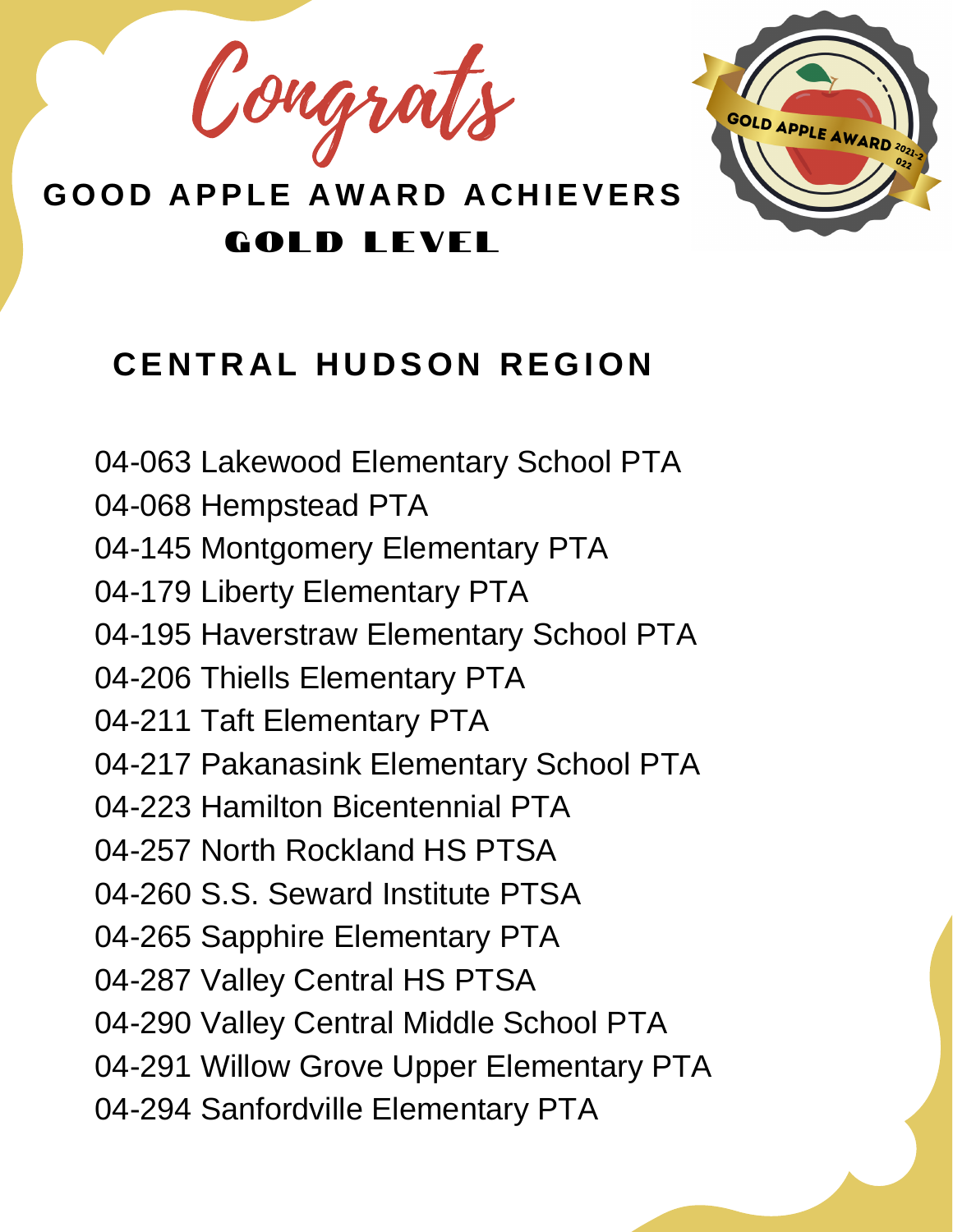Congrat



#### **GOLD LEVEL**

#### **S U FFOL K R EGION (pg 1 of 2)**

- 05-023 Deauville Gardens PTA
- 05-068 Marion G. Vedder Elementary School PTA
- 05-090 Susan E. Wiley PTA
- 05-102 Candlewood Middle School PTA
- 05-103 Flower Hill PTA
- 05-111 Jefferson Elementary School PTA
- 05-114 Stimson Middle School PTA
- 05-125 Countrywood PTA
- 05-136 North Ridge Primary School PTA
- 05-140 East Northport Middle School PTA
- 05-172 Hiawatha PTA
- 05-192 Francis J. O'Neill PTA
- 05-249 Barton Elementary School PTA
- 05-254 Connetquot Elementary School PTA
- 05-351 Connetquot SEPTA
- 05-371 Sagamore Middle School PTSA
- 05-376 Idle Hour PTA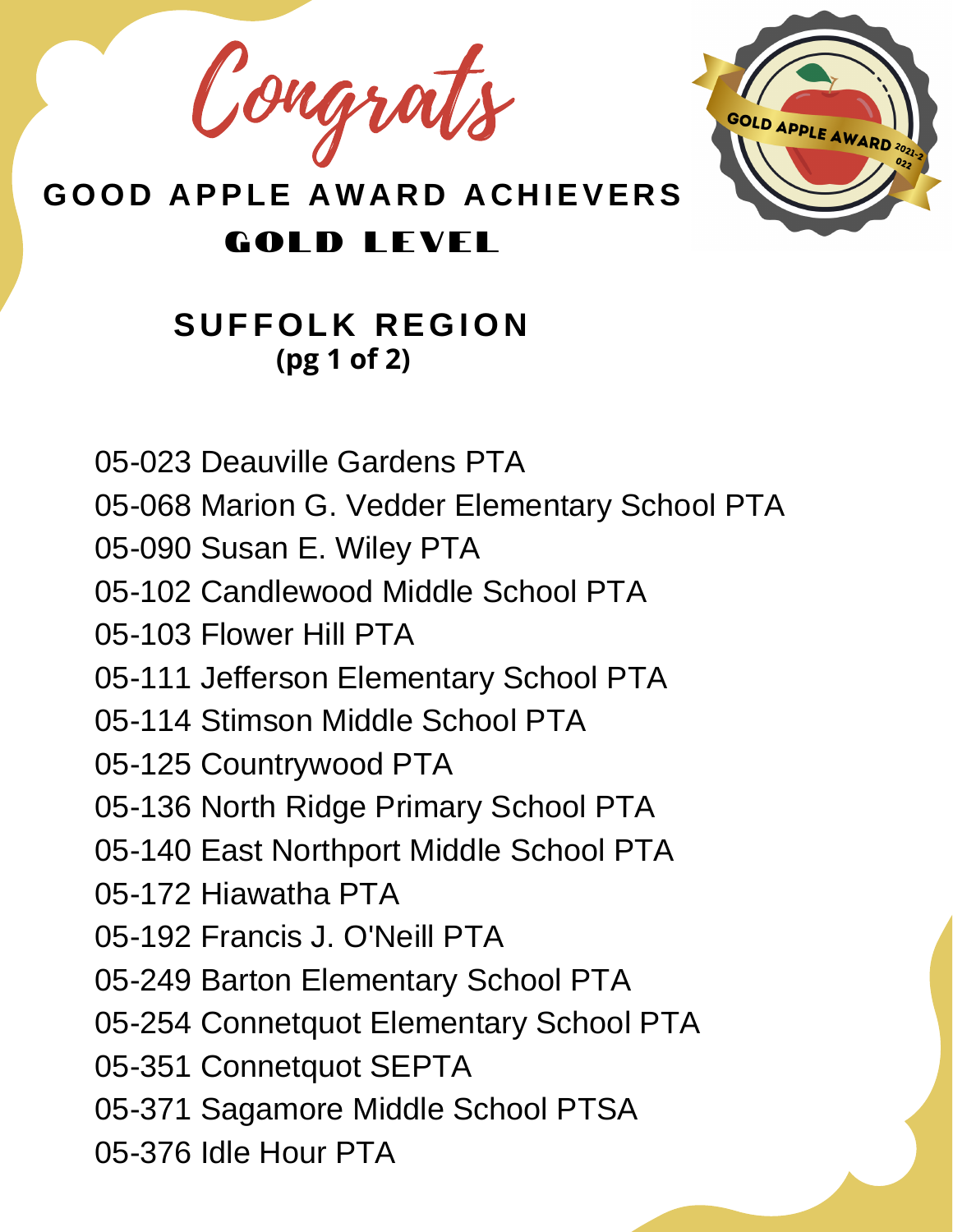Congrats



**GOLD LEVEL** 

#### **SUFFOLK REGION (pg 2 of 2)**

- 05-388 South Huntington SEPTA
- 05-394 Maud S. Sherwood PTA
- 05-411 Central Islip SEPTA
- 05-417 Oakdale-Bohemia Middle School PTA
- 05-422 Edith L. Slocum PTA
- 05-444 Middle Country SEPTA
- 05-466 Ronkonkoma Middle School PTA
- 05-467 Connetquot Senior High School PTSA
- 05-473 Sachem High School North PTSA
- 05-477 Centereach High School PTSA
- 05-485 Hampton Bays School PTA
- 05-486 Kings Park SEPTA
- 05-515 Forest Brook Elementary School PTA
- 05-521 Port Jefferson PTA
- 05-539 Shoreham-Wading River SEPTA
- 05-567 Deauville Gardens West PTA
- 05-570 Anthony Alfano PTA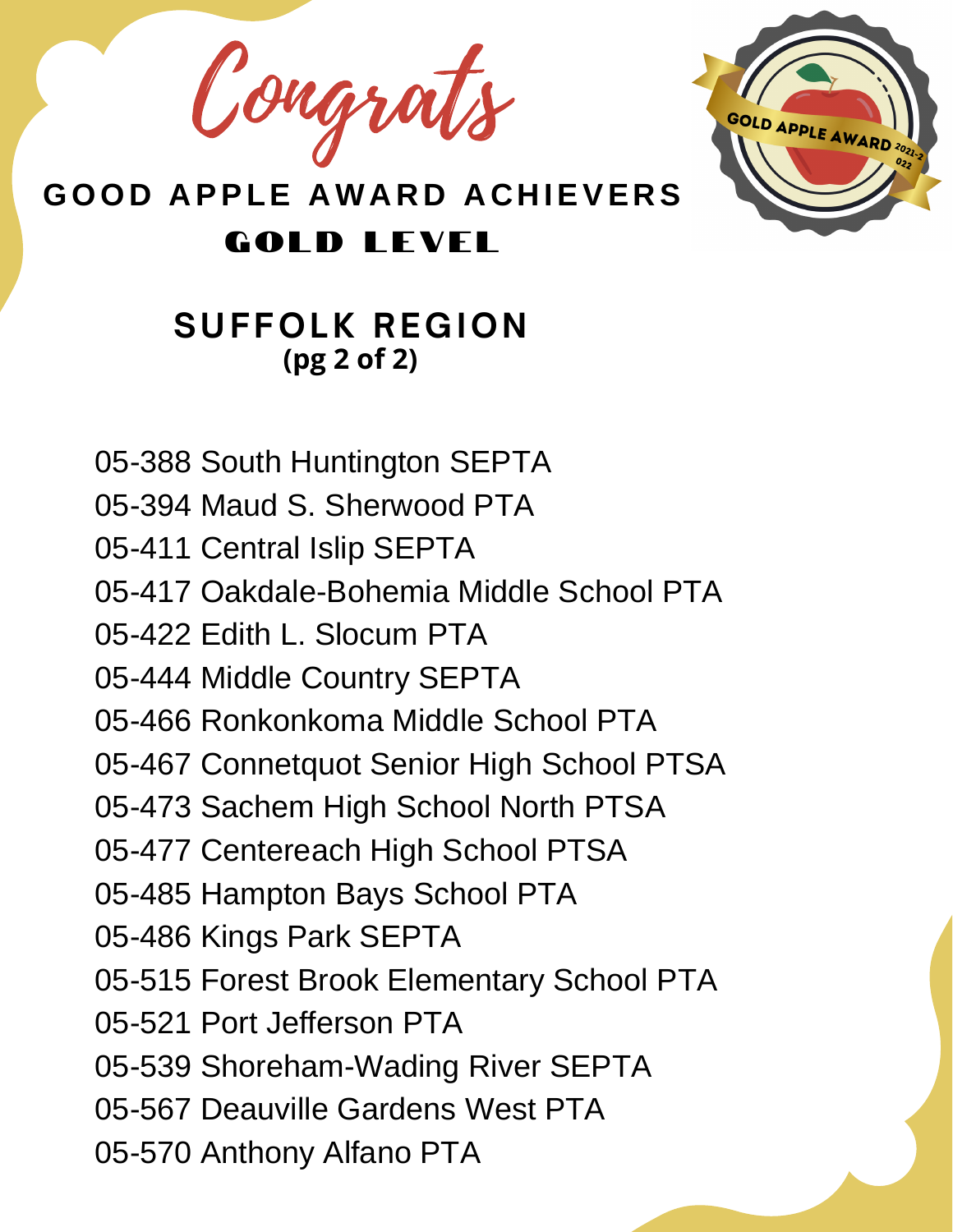



#### **GOLD LEVEL**

#### **LE A T H E R STOC K I NG R EGION**

06-329 E.R. Hughes Elementary PTA 06-370 Boonville Elementary PTA 06-379 Cazenovia High School PTSA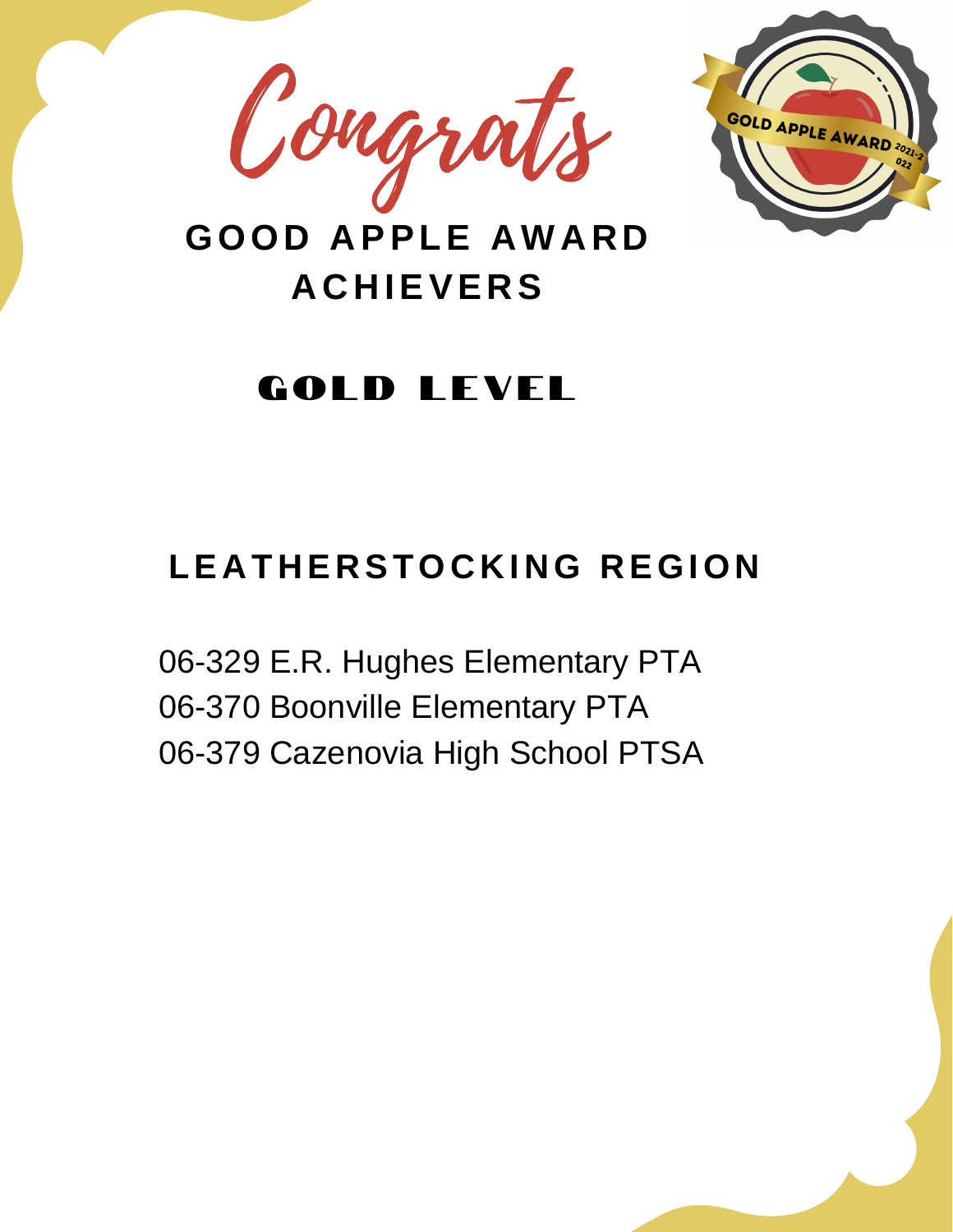



#### **GOLD LEVEL**

#### **GE N ESEE V A LLEY R EGION**

07-152 English Village School PTA 07-253 Helendale Road PTA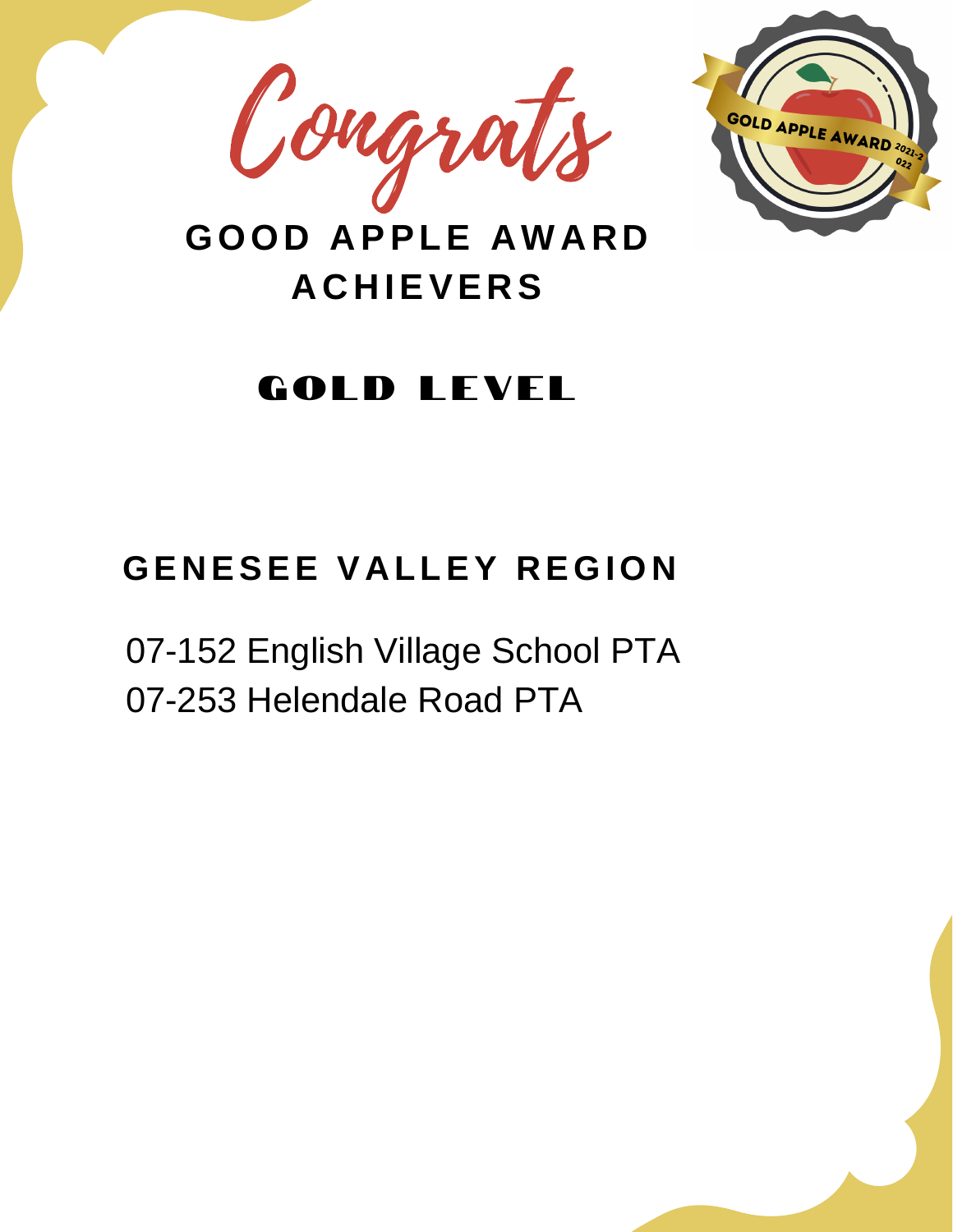Congrats



## **N A SS A U R EGION**

10-045 Inwood #2 School PTA 10-049 Island Park PTA 10-096 Bayview Ave School For The Arts & Sciences 10-102 Freeport High School PTSA 10-244 Lawrence Road Middle School PTA 10-266 James A. Dever School PTA 10-271 Shaw Avenue School PTA 10-274 Central Memorial PTSA 10-281 West Hempstead Elementary PTA 10-292 Clara H. Carlson PTA 10-296 Gotham Avenue School PTA 10-313 Polk Street School PTA 10-442 Long Beach Pre-K PTA 10-476 Westbury SEPTA 10-487 Wantagh SEPTA 10-533 New Visions School PTA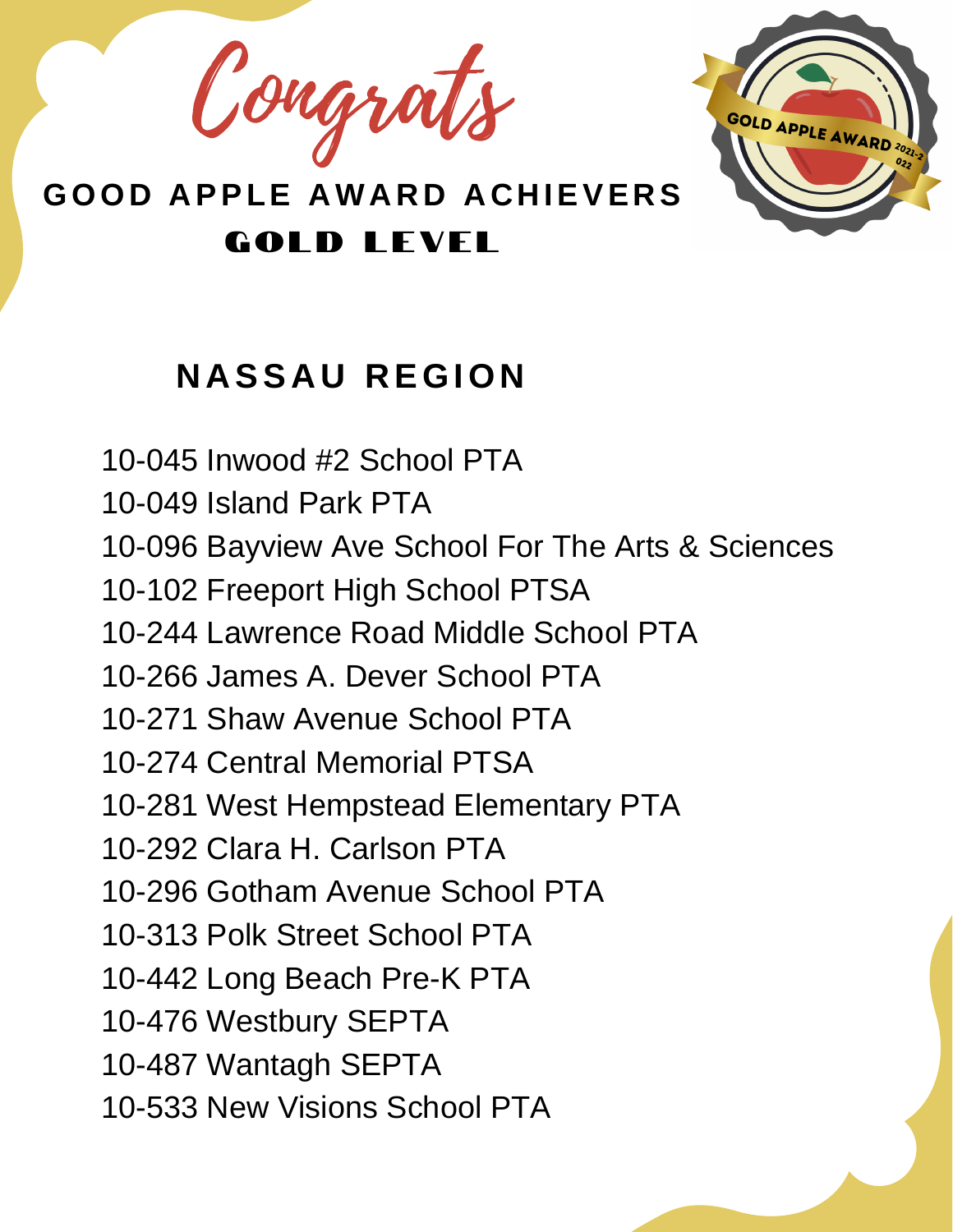



#### **GOLD LEVEL**

### **N I AGA R A R EGION**

11-073 Huth Road PTA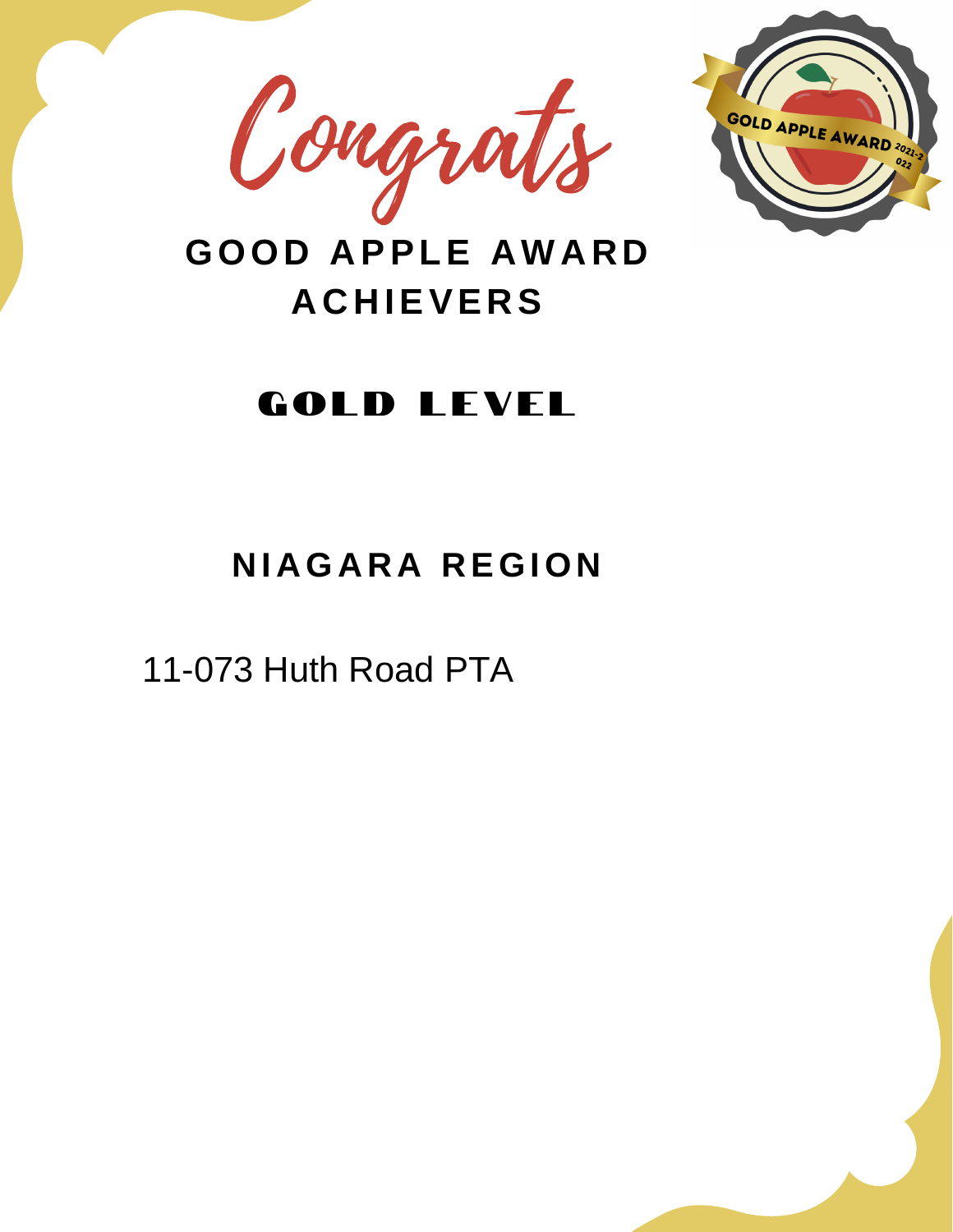Congrats



### **NOR T H E A STE R N R EGION**

12-022 Rensselaer Park Elementary PTA 12-039 New Scotland Elementary School PTA 12-054 Harmony Hill School PTA 12-115 Sand Creek Middle School PTA 12-152 Glen Worden PTA 12-170 Glens Falls Middle School PTSA 12-209 Lake Avenue Elementary PTA 12-227 Salem Central School PTA 12-263 Malta Avenue PTA 12-314 Gowana PTA 12-318 Skano PTA 12-366 Duanesburg Community PTA 12-373 Fonda Fultonville Central School PTSA 12-375 Mayfield Elementary PTA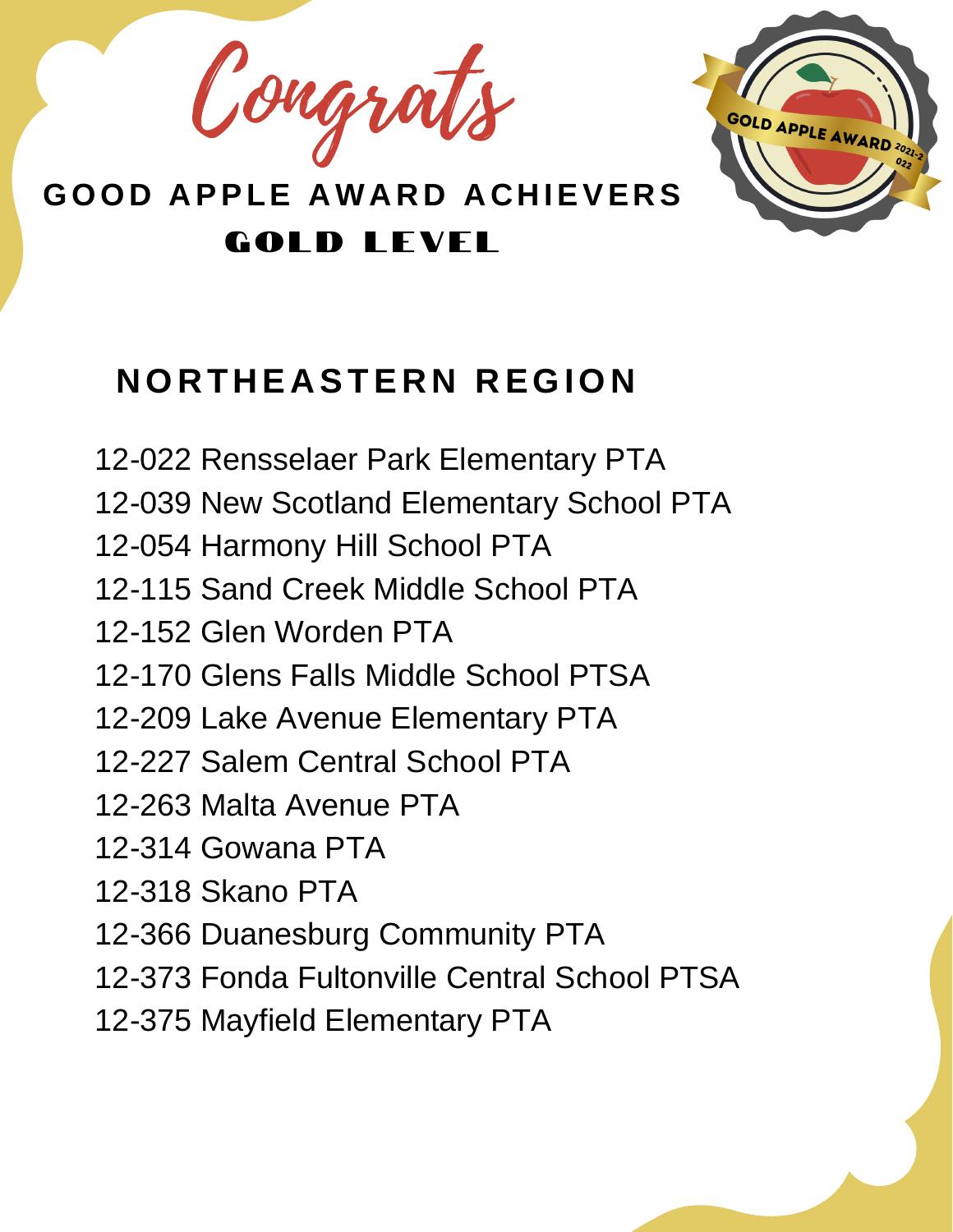



#### **GOLD LEVEL**

#### $S$  **OUTH CENTRAL REGION**

14-235 V.E. Wightman PTA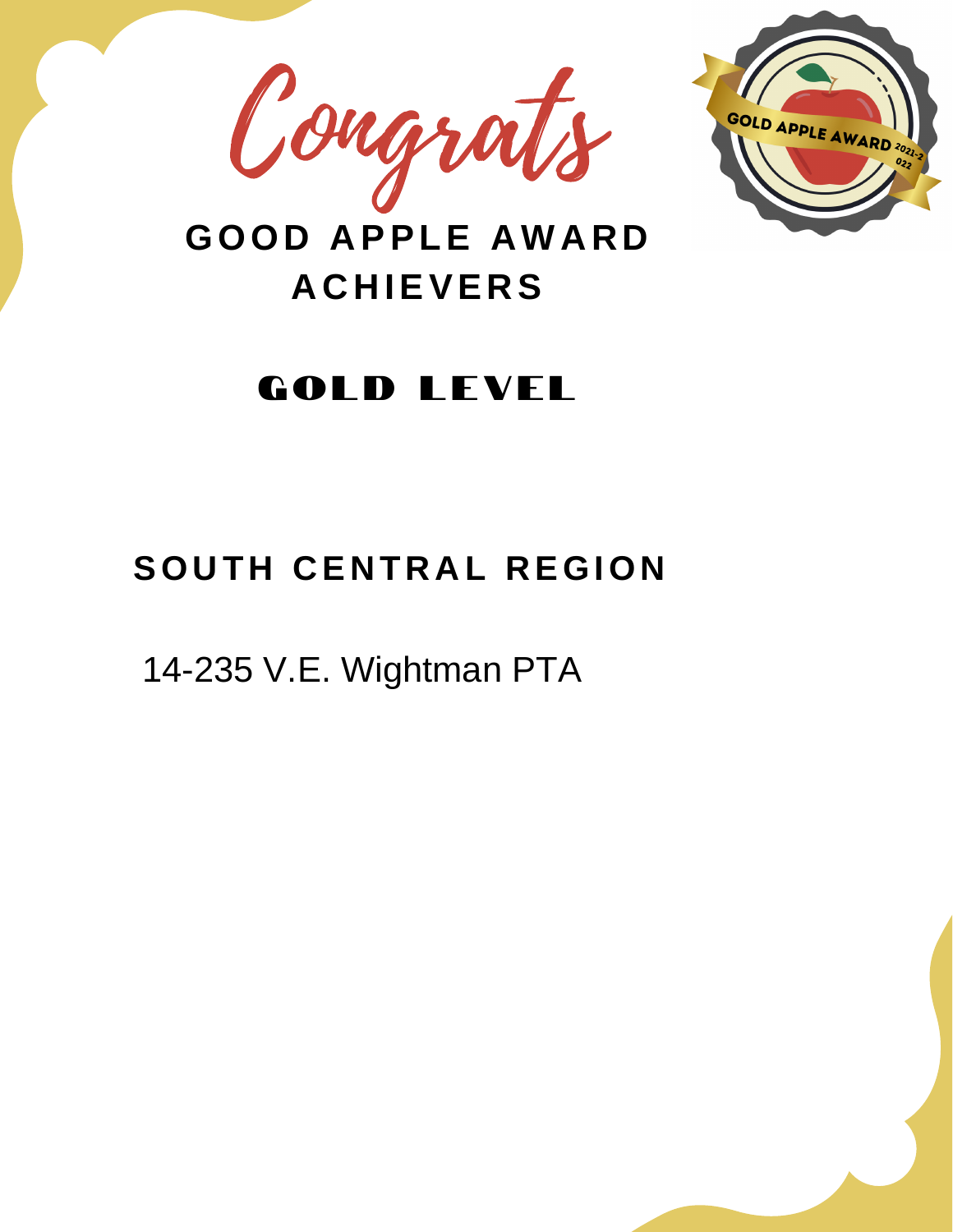



#### **GOLD LEVEL**

#### $S$  **OUTHEASTERN REGION**

15-036 Woodrow Wilson PTA 15-197 Homer Brink Elementary PTA 15-393 Harry E. Elden PTA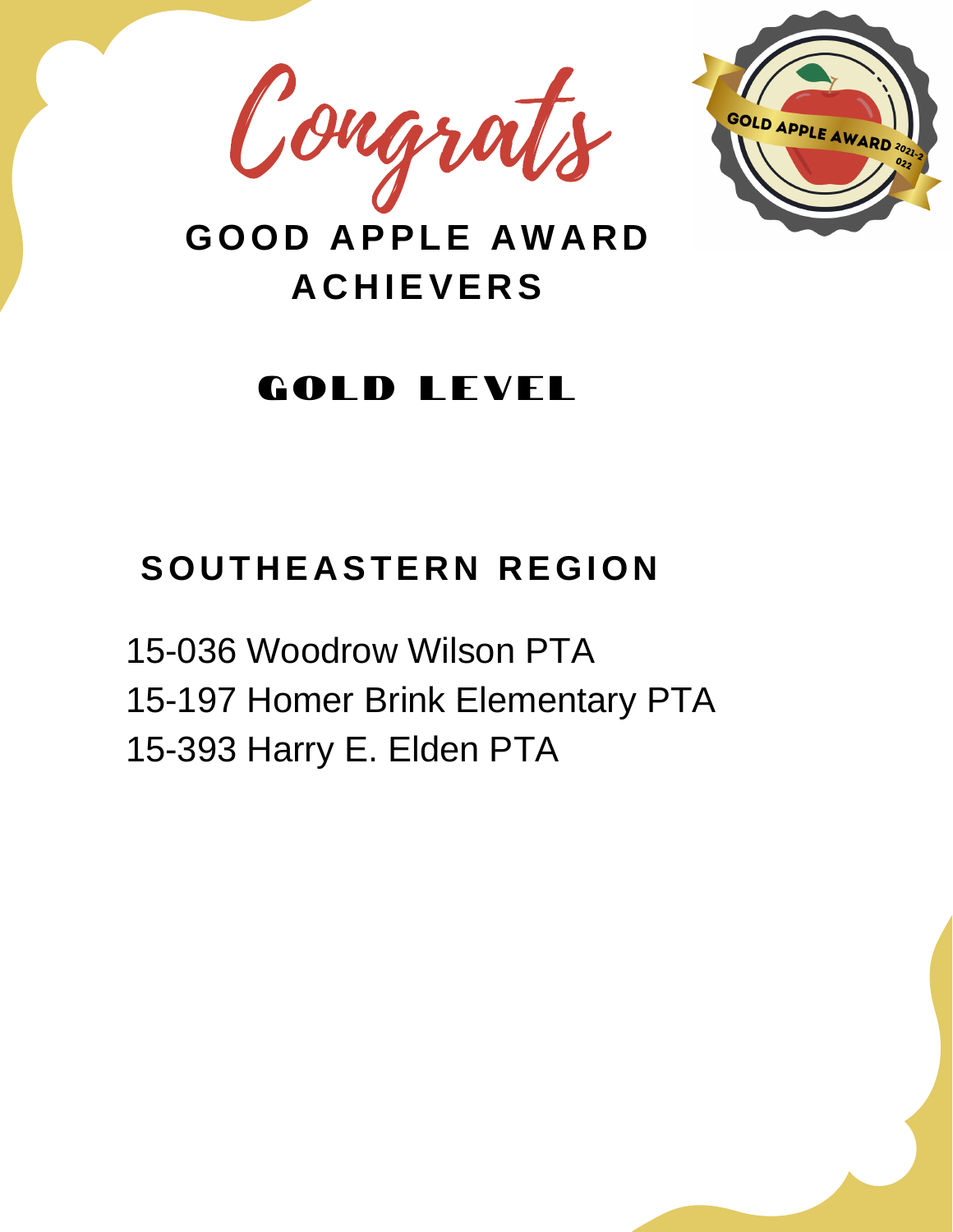Congrats



# **T A CON I C R EGION**

17-032 Oak Grove Elementary PTA 17-061 Pleasant Valley Traver/West Rd. PTA 17-062 Brinckerhoff Elementary PTA 17-063 Spackenkill PTA 17-066 Gayhead Elementary PTA 17-247 Ralph R. Smith PTA 17-268 Wappingers Junior High PTA 17-275 Pawling PTA 17-288 Marlboro Elementary PTA 17-292 La Grange Middle School PTA 17-298 Plattekill PTA 17-316 Highland High School PTSA 17-322 Early Learning Center PTA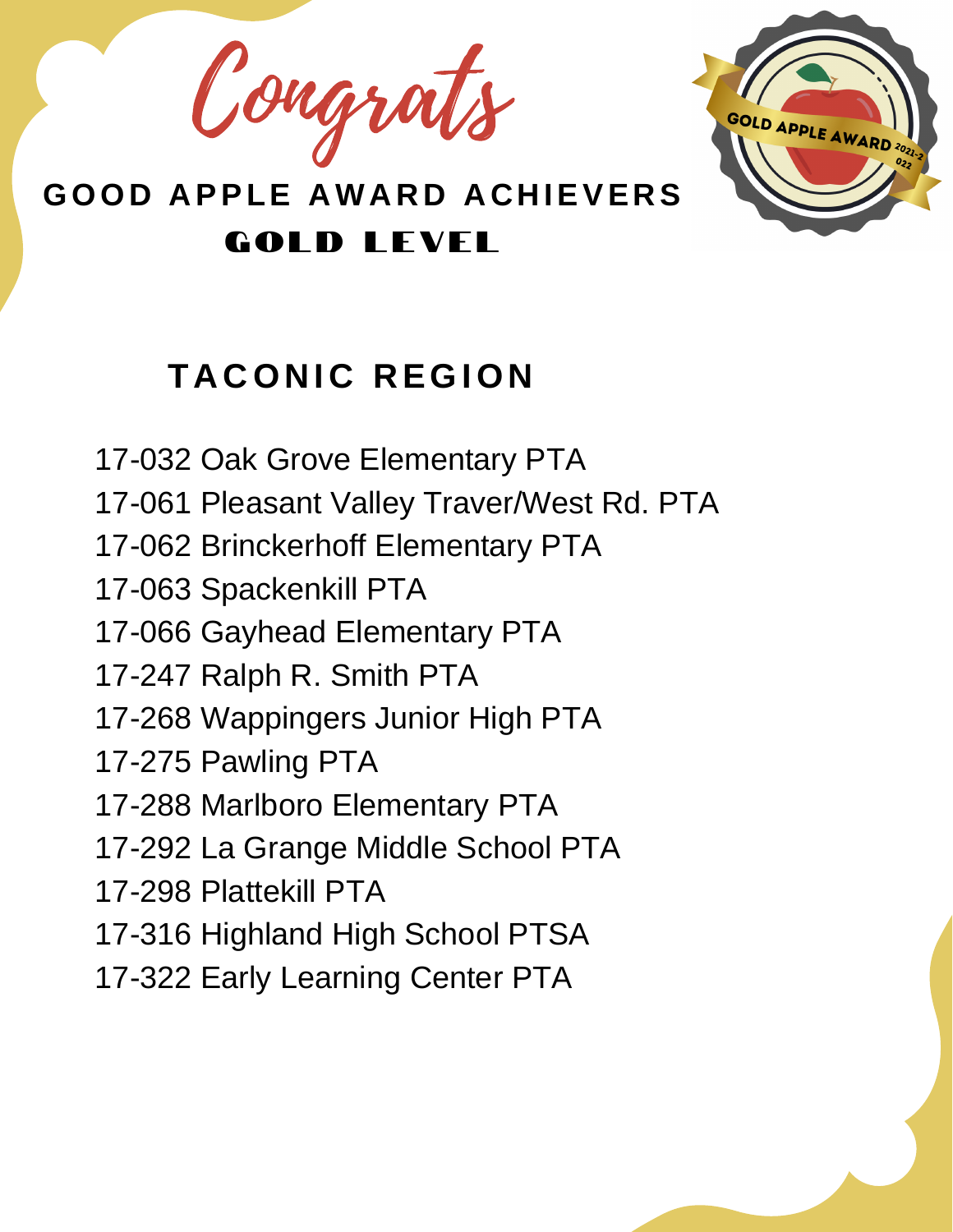Congrats



#### $W$  **ESTCHESTER-EAST PUTNAM R EGION**

18-082 John F. Kennedy Magnet School PTA 18-170 Central School PTA 18-180 Columbus Elementary School PTA 18-259 Yonkers School Nine PTA 18-266 Yonkers School #16 PTA 18-269 Eugenio Maria De Hostos Microsociety PTA 18-271 Yonkers School #21 PTA 18-276 Casimir Pulaski PTA 18-278 Kahlil Gibran PTA 18-280 Yonkers Public Elem School #30 PTA 18-348 Furnace Woods PTA 18-360 Yonkers School 31 PTA 18-366 Van Cortlandtville Elementary School PTA 18-384 Yonkers Middle/High School PTSA 18-401 Pleasantville SEPTA 18-409 Ossining Upper Elementary PTA 18-800 Brewster Elementary Schools PTA 18-801 Putnam Valley PTA